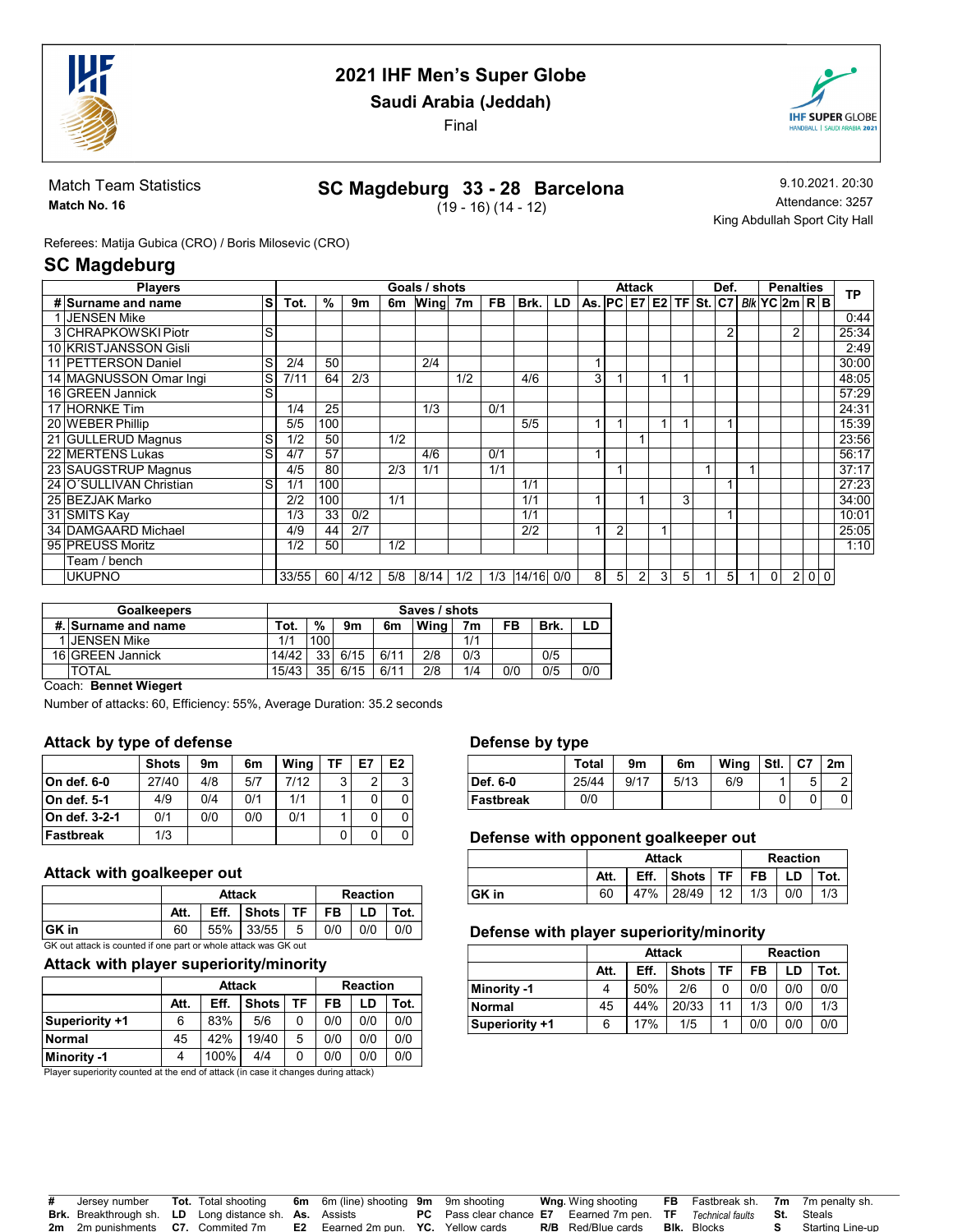

Saudi Arabia (Jeddah)

Final



Match Team Statistics Match No. 16

# SC Magdeburg 33 - 28 Barcelona

 $(19 - 16) (14 - 12)$ 

9.10.2021. 20:30 Attendance: 3257 King Abdullah Sport City Hall

 $1/1$ 

Referees: Matija Gubica (CRO) / Boris Milosevic (CRO)

### Shot distribution by player

| 3 P. Chrapkowski |  | 10 G. Kristjansson |  | 11 D. Petterson |     |  |  |
|------------------|--|--------------------|--|-----------------|-----|--|--|
|                  |  |                    |  |                 | 1/2 |  |  |
|                  |  |                    |  |                 |     |  |  |
|                  |  |                    |  |                 |     |  |  |

|        | 11 D. Petterson |  | 14 O. Magnuss  |     |
|--------|-----------------|--|----------------|-----|
|        | 1/2             |  | 1/2            | 1/1 |
|        |                 |  | 1/2            |     |
| 1/1    |                 |  | 1/1            | 1/1 |
| 1 post |                 |  | 1 post 1 miss. |     |

|              | 4 O. Magnusson |     |        | 17 T. Hornke |  |
|--------------|----------------|-----|--------|--------------|--|
| 1/2          | 1/1            |     | 0/1    |              |  |
| 1/2          |                | 1/1 |        |              |  |
| 1/1          | 1/1            | 1/1 |        | 0/1          |  |
| post 1 miss. |                |     | 1 post |              |  |

| ĸе |     |     | 20 P. Weber |
|----|-----|-----|-------------|
|    |     |     |             |
|    | 1/1 | 1/1 |             |
|    |     | 3/3 |             |

| 21 M. Gullerud |     |  |     |  |  |  |  |  |  |  |  |  |
|----------------|-----|--|-----|--|--|--|--|--|--|--|--|--|
|                |     |  |     |  |  |  |  |  |  |  |  |  |
|                |     |  |     |  |  |  |  |  |  |  |  |  |
|                | 0/1 |  | 1/1 |  |  |  |  |  |  |  |  |  |

| 22 L. Mertens |     |     |       | 23 M. Saugstrup |     | 24 C. O'sullivan |     | 25 M. Bezjak |     |  | 31 K. Smits |     |     | 34 M. Damgaard |     | 95 M. Preuss |  |  |
|---------------|-----|-----|-------|-----------------|-----|------------------|-----|--------------|-----|--|-------------|-----|-----|----------------|-----|--------------|--|--|
|               |     | 1/1 |       | 1/1             |     |                  |     |              | 2/2 |  | 0/1         |     | 1/2 |                |     |              |  |  |
| 0/1           | 414 | 1/1 |       |                 |     |                  |     |              |     |  |             |     | 0/3 |                | 1/2 | 0/1          |  |  |
|               | 0/2 | 1/1 |       | $\mathbf{I}$    | 1/1 |                  | 111 |              |     |  |             | 1/2 | 1/1 |                | 1/1 | 1/1          |  |  |
|               |     |     | miss. |                 |     |                  |     |              |     |  |             |     |     |                |     |              |  |  |

| 2/6            | 5/6 | 1/1 |  |  |  |  |  |  |
|----------------|-----|-----|--|--|--|--|--|--|
| 2/8            | 1/1 | 5/6 |  |  |  |  |  |  |
| 7/8            | 2/5 | 7/8 |  |  |  |  |  |  |
| 3 post 2 miss. |     |     |  |  |  |  |  |  |

#### Saves distribution goalkeepers

| 1 M. Jensen |     |  |      | 16 J. Green |      | TOTAL |     |      |  |  |  |
|-------------|-----|--|------|-------------|------|-------|-----|------|--|--|--|
|             |     |  | 1/8  | 1/1         | 0/1  | 1/8   | 1/1 | 0/1  |  |  |  |
|             |     |  | 3/6  |             | 0/1  | 3/6   |     | 0/1  |  |  |  |
|             | 1/1 |  | 6/10 | 1/4         | 2/11 | 6/10  | 2/5 | 2/11 |  |  |  |

## Shots by position



### Shooting statistics

| <b>Position</b>     | Goals | Sav.           | Miss.        | Post | Blk. | Total | $\%$ |
|---------------------|-------|----------------|--------------|------|------|-------|------|
| Back (9m)           | 4     | 8              |              |      | 0    | 12    | 33   |
| Line (6m)           | 5     | $\overline{2}$ |              | 0    |      | 8     | 63   |
| Wing                | 8     | 5              | 0            |      |      | 14    | 57   |
| 7m penalties        |       |                | 0            | ŋ    |      | 2     | 50   |
| <b>Fastbreak</b>    |       |                | 0            |      |      | 3     | 33   |
| <b>Breakthrough</b> | 14    | 0              |              |      |      | 16    | 88   |
| <b>Total</b>        | 33    | 17             | $\mathbf{2}$ | 3    | Ω    | 55    | 60   |

| Jersey number                                                 | <b>Tot.</b> Total shooting | <b>6m</b> 6m (line) shooting 9m 9m shooting |                                                                                  | <b>Wng</b> . Wing shooting | <b>FB</b> Fastbreak sh. 7m 7m penalty sh. |                   |
|---------------------------------------------------------------|----------------------------|---------------------------------------------|----------------------------------------------------------------------------------|----------------------------|-------------------------------------------|-------------------|
| <b>Brk.</b> Breakthrough sh. LD Long distance sh. As. Assists |                            |                                             | <b>PC</b> Pass clear chance <b>E7</b> Eearned 7m pen. <b>TF</b> Technical faults |                            |                                           | <b>St.</b> Steals |
| <b>2m</b> 2m punishments <b>C7.</b> Commited 7m               |                            | <b>E2</b> Eearned 2m pun. YC. Yellow cards  |                                                                                  | <b>R/B</b> Red/Blue cards  | <b>BIK.</b> Blocks                        | Starting Line-up  |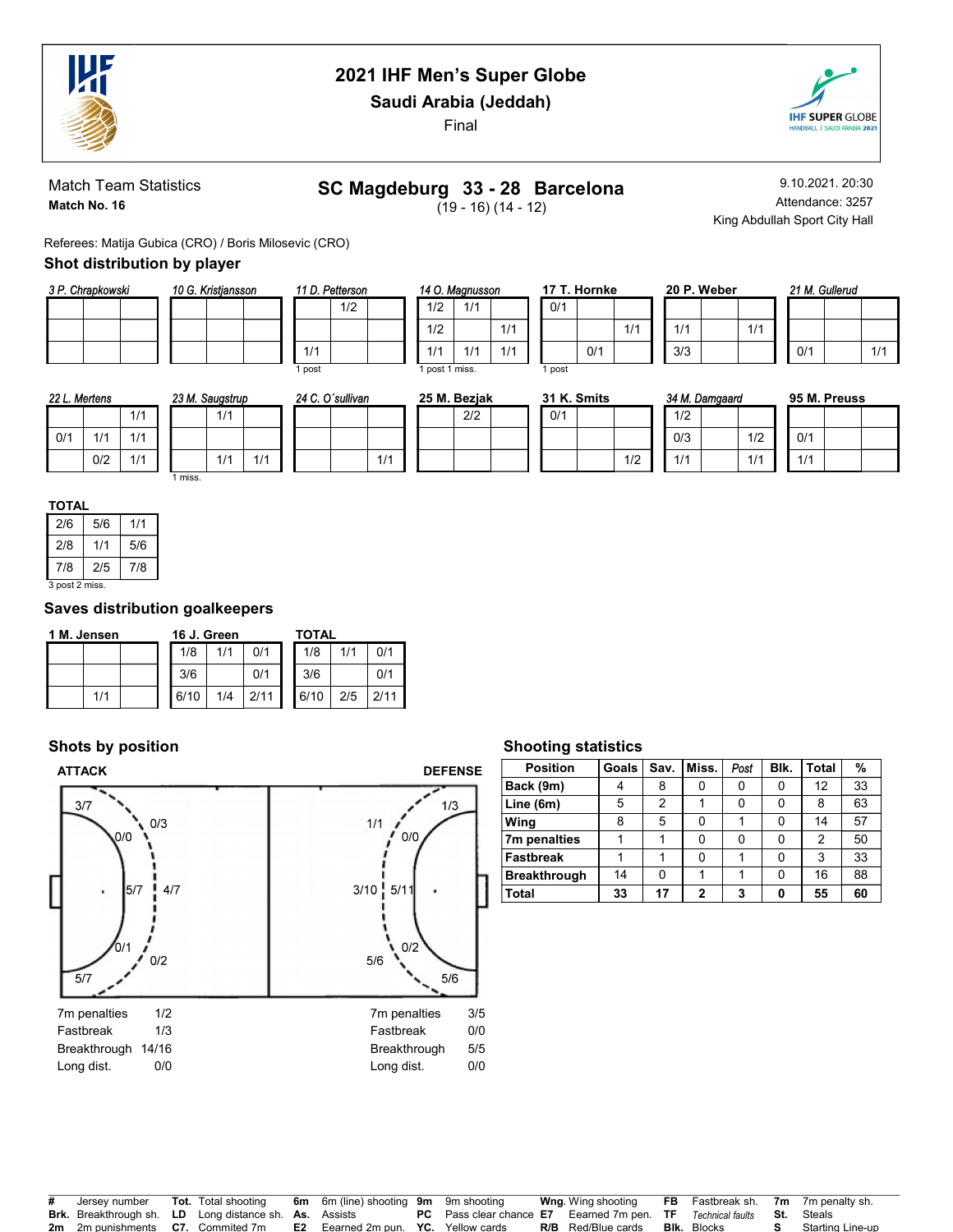

Saudi Arabia (Jeddah)

Final



Match Team Statistics Match No. 16

# SC Magdeburg 33 - 28 Barcelona

 $(19 - 16) (14 - 12)$ 

9.10.2021. 20:30 Attendance: 3257 King Abdullah Sport City Hall

Referees: Matija Gubica (CRO) / Boris Milosevic (CRO)

### Barcelona

| <b>Players</b>                       |   |       |          |      |      | Goals / shots |     |           |      |     |                                   |   | Attack         |                |    |          | Def.           |          | <b>Penalties</b> |   | TP  |       |
|--------------------------------------|---|-------|----------|------|------|---------------|-----|-----------|------|-----|-----------------------------------|---|----------------|----------------|----|----------|----------------|----------|------------------|---|-----|-------|
| # Surname and name                   | s | Tot.  | %        | 9m   | 6m   | Wing          | 7m  | <b>FB</b> | Brk. | LD  | As. $PC$ $E7$ $E2$ $TF$ $St$ $C7$ |   |                |                |    |          |                |          | BIk YC 2m R B    |   |     |       |
| PEREZ DE VARGAS MORENO Gonzalo       | S |       |          |      |      |               |     |           |      |     |                                   |   |                |                |    |          |                |          |                  |   |     | 58:08 |
| 10 MEM Dika Akwa                     | S | 10/14 |          | 6/10 | 1/1  |               |     |           | 3/3  |     | 3                                 | 2 | 2              |                | 2  |          |                |          |                  |   |     | 55:04 |
| 13 ARINO BENGOCHEA Aitor             | S | 1/1   | 100      |      |      | 1/1           |     |           |      |     |                                   |   |                |                |    |          |                |          |                  |   |     | 47:42 |
| 18 JANC Blaz                         |   | 1/1   | 100      |      |      | 1/1           |     |           |      |     |                                   |   |                |                |    |          |                |          |                  |   |     | 5:43  |
| 19 N GUESSAN Timothey Germain Joseph |   | 0/1   | $\Omega$ | 0/1  |      |               |     |           |      |     |                                   |   |                |                |    |          |                |          |                  |   |     | 19:09 |
| 20 GOMEZ ABELLO Aleix                | S | 7/11  | 64       |      | 0/1  | 4/5           | 3/5 |           |      |     |                                   |   |                |                |    |          |                |          |                  |   |     | 53:18 |
| 22 GONCALVES Thiagus Petrus          |   |       |          |      |      |               |     |           |      |     |                                   |   |                |                |    |          |                |          |                  | 1 |     | 26:24 |
| 32 FERNANDEZ PEREZ Angel             | S | 0/2   | 0        |      |      | 0/2           |     |           |      |     |                                   |   |                |                |    |          |                |          |                  |   |     | 7:05  |
| 33 PARERA IBANEZ Artur               |   |       |          |      |      |               |     |           |      |     |                                   |   |                |                |    |          |                |          |                  |   |     |       |
| 35 MAKUC Domen                       | S | 3/3   | 100      | 1/1  |      |               |     |           | 2/2  |     |                                   | 3 |                |                | 4  |          |                |          |                  |   |     | 25:20 |
| 37 INOUE LANGARO Haniel Vinicius     | S | 2/3   | 67       | 2/3  |      |               |     |           |      |     |                                   |   |                |                | 2  |          |                |          |                  |   |     | 14:37 |
| 40 MACIEL Leonel Carlos Sergio       |   |       |          |      |      |               |     |           |      |     |                                   |   |                |                |    |          |                |          |                  |   |     |       |
| 66 RICHARDSON Melvyn Michel Pierre   |   | 0/1   | $\Omega$ | 0/1  |      |               |     |           |      |     |                                   |   |                |                | 3  |          |                |          |                  |   |     | 13:12 |
| 72 FABREGAS Ludovic                  |   | 4/7   | 57       |      | 4/7  |               |     |           |      |     |                                   |   |                |                |    |          |                |          |                  |   |     | 41:29 |
| 82 DE SOUSA FRADE Luis Diogo         |   | 0/4   | 0        |      | 0/4  |               |     |           |      |     |                                   |   |                |                |    |          |                |          |                  |   |     | 21:24 |
| 90 MOHAMMED ZEINELABEDIN Ali         |   | 0/1   | 0        | 0/1  |      |               |     |           |      |     |                                   |   |                |                |    |          |                |          |                  |   |     | 31:25 |
| Team / bench                         |   |       |          |      |      |               |     |           |      |     |                                   |   |                |                |    |          |                |          |                  |   |     |       |
| UKUPNO                               |   | 28/49 | 57       | 9/17 | 5/13 | 6/9           | 3/5 | 0/0       | 5/5  | 0/0 |                                   | 6 | 5 <sub>l</sub> | $\overline{2}$ | 12 | $\Omega$ | $\overline{2}$ | $\Omega$ | $\overline{1}$   |   | 300 |       |

| <b>Goalkeepers</b>                     |      |    |      |     | Saves / shots |                |     |      |     |
|----------------------------------------|------|----|------|-----|---------------|----------------|-----|------|-----|
| #. Surname and name                    | Tot. | %  | 9m   | 6m  | Wina          | 7 <sub>m</sub> | FB  | Brk. |     |
| <b>IPEREZ DE VARGAS MORENO Gonzalo</b> | 7/50 | 34 | 8/12 | 2/7 | 5/13          | 1/2            | 1/2 | 0/14 |     |
| 40 MACIEL Leonel Carlos Sergio         |      |    |      |     |               |                |     |      |     |
| TOTAL                                  | 7/50 | 34 | 8/12 | 2/7 | 5/13          | 1/2            | 1/2 | 0/14 | 0/0 |

#### Coach: Antonio Carlos Ortega Perez

Number of attacks: 60, Efficiency: 47%, Average Duration: 24.8 seconds

#### Attack by type of defense

|                  | <b>Shots</b> | 9m   | 6m   | Wina | ŦЕ | E7 | E <sub>2</sub> |
|------------------|--------------|------|------|------|----|----|----------------|
| ∣On def. 6-0     | 25/44        | 9/17 | 5/13 | 6/9  | 12 | 5  |                |
| <b>Fastbreak</b> | 0/0          |      |      |      |    |    |                |

#### Attack with goalkeeper out

|        |      | <b>Attack</b> | <b>Reaction</b>                              |  |  |     |  |  |  |
|--------|------|---------------|----------------------------------------------|--|--|-----|--|--|--|
|        | Att. |               | Eff. $ $ Shots $ $ TF $ $ FB $ $ LD $ $ Tot. |  |  |     |  |  |  |
| ∣GK in | 60   |               | 47% 28/49 12 1/3 0/0                         |  |  | 1/3 |  |  |  |

GK out attack is counted if one part or whole attack was GK out

#### Attack with player superiority/minority

|                | Att. | Eff. |              |    |     | <b>Reaction</b><br>FB<br>LD |      |  |
|----------------|------|------|--------------|----|-----|-----------------------------|------|--|
|                |      |      | <b>Shots</b> | TF |     |                             | Tot. |  |
| Superiority +1 |      | 50%  | 2/6          |    | 0/0 | 0/0                         | 0/0  |  |
| <b>Normal</b>  | 45   | 44%  | 20/33        | 11 | 1/3 | 0/0                         | 1/3  |  |
| Minority -1    | 6    | 17%  | 1/5          |    | 0/0 | 0/0                         | 0/0  |  |

Player superiority counted at the end of attack (in case it changes during attack)

#### Defense by type

|                  | --    |     |     |      |      |    |    |
|------------------|-------|-----|-----|------|------|----|----|
|                  | Total | 9m  | 6m  | Wing | Stl. | C7 | 2m |
| Def. 6-0         | 27/40 | 4/8 | 5/7 | 7/12 |      | ົ  | 2  |
| Def. 5-1         | 4/9   | 0/4 | 0/1 | 1/1  |      |    |    |
| Def. 3-2-1       | 0/1   | 0/0 | 0/0 | 0/1  |      | 0  |    |
| <b>Fastbreak</b> | 1/3   |     |     |      |      |    |    |

#### Defense with opponent goalkeeper out

|       |      | <b>Attack</b> |          |   | <b>Reaction</b> |     |      |  |
|-------|------|---------------|----------|---|-----------------|-----|------|--|
|       | Att. | Eff.          | Shots TF |   | FB              | LD  | Tot. |  |
| GK in | 60   | 55%           | 33/55    | 5 | 0/0             | 0/0 |      |  |

#### Defense with player superiority/minority

|                |      | <b>Attack</b> |              |    | <b>Reaction</b> |     |      |  |
|----------------|------|---------------|--------------|----|-----------------|-----|------|--|
|                | Att. | Eff.          | <b>Shots</b> | TF | FB              | LD  | Tot. |  |
| Minority -1    | 6    | 83%           | 5/6          |    | 0/0             | 0/0 | 0/0  |  |
| Normal         | 45   | 42%           | 19/40        | 5  | 0/0             | 0/0 | 0/0  |  |
| Superiority +1 |      | 100%          | 4/4          |    | 0/0             | 0/0 | 0/0  |  |

| # Jersey number                                               |  | <b>Tot.</b> Total shooting 6m 6m (line) shooting 9m 9m shooting                                   |                                                                                                    | <b>Wng</b> . Wing shooting | <b>FB</b> Fastbreak sh. 7m 7m penalty sh. |                           |
|---------------------------------------------------------------|--|---------------------------------------------------------------------------------------------------|----------------------------------------------------------------------------------------------------|----------------------------|-------------------------------------------|---------------------------|
| <b>Brk.</b> Breakthrough sh. LD Long distance sh. As. Assists |  |                                                                                                   | <b>PC</b> Pass clear chance <b>E7</b> Eearned 7m pen. <b>TF</b> Technical faults <b>St.</b> Steals |                            |                                           |                           |
|                                                               |  | <b>2m</b> 2m punishments <b>C7.</b> Commited 7m <b>E2</b> Eearned 2m pun. <b>YC.</b> Yellow cards |                                                                                                    | <b>R/B</b> Red/Blue cards  | <b>Blk.</b> Blocks                        | <b>S</b> Starting Line-up |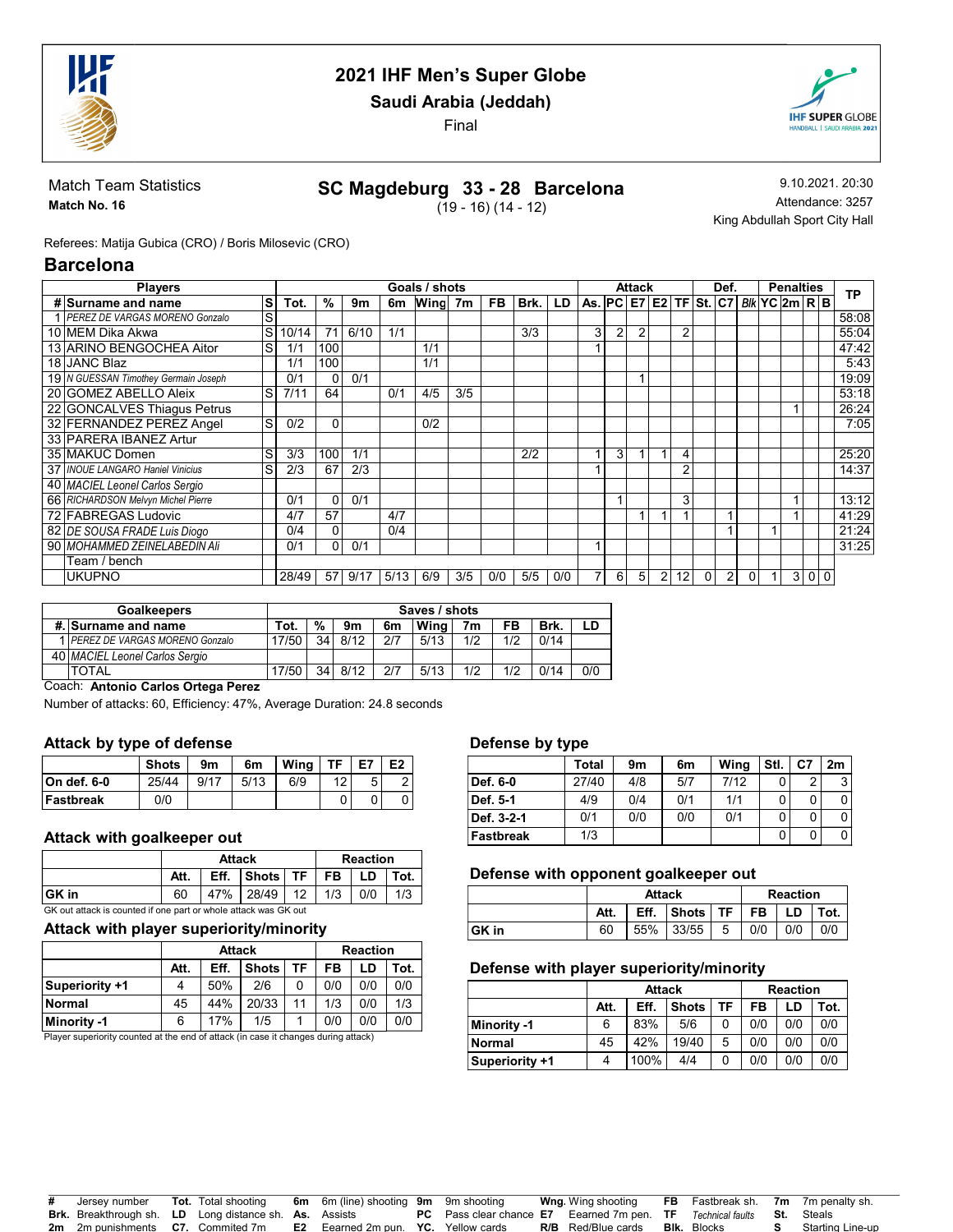

Saudi Arabia (Jeddah)

Final



Match Team Statistics Match No. 16

# SC Magdeburg 33 - 28 Barcelona

 $(19 - 16) (14 - 12)$ 

9.10.2021. 20:30 Attendance: 3257 King Abdullah Sport City Hall

Referees: Matija Gubica (CRO) / Boris Milosevic (CRO)

### Shot distribution by player

| 10 D. Mem |     |     |     | 13 A. Arino Bengochea |  |
|-----------|-----|-----|-----|-----------------------|--|
| 4/5       |     |     | 1/1 |                       |  |
| 1/1       |     | 1/1 |     |                       |  |
| 1/3       | 1/1 | 2/2 |     |                       |  |
| 1 miss.   |     |     |     |                       |  |

18 B. Janc 1/1 19 T. N Guessan

|     |        | 20 A. Gomez Abello |     |  |  |  |  |  |  |  |
|-----|--------|--------------------|-----|--|--|--|--|--|--|--|
|     | 1/1    |                    | 1/1 |  |  |  |  |  |  |  |
|     |        |                    |     |  |  |  |  |  |  |  |
| 0/1 |        | 0/1                | 5/6 |  |  |  |  |  |  |  |
|     | 2 post |                    |     |  |  |  |  |  |  |  |

| llο | 22 T. Gone |  |
|-----|------------|--|
| 1/1 |            |  |
|     |            |  |
| 5/6 |            |  |

2 alves

|  |     | 32 A. Fernandez Perez |  |
|--|-----|-----------------------|--|
|  |     | 0/1                   |  |
|  |     |                       |  |
|  | 0/1 |                       |  |

| 33 A. Parera Ibanez | 35 D. Makuc | 37 H. Inoue Langaro | 66 M. Richardson | 72 L. Fabregas    | 82 L. De Sousa Frade | 90 A. Mohammed |
|---------------------|-------------|---------------------|------------------|-------------------|----------------------|----------------|
|                     |             |                     |                  | 1/1               |                      | Zeinelabedin   |
|                     | 1/1         | 1/1                 | 0/1              | 0/1               | 0/1                  |                |
|                     | 1/1<br>1/1  | 1/1                 |                  | 1/3<br>1/1<br>1/1 | 0/1                  |                |
|                     |             | I block             |                  |                   | 2 post               | 0/1            |

#### **TOTAL**

| 7/8                    | 0/1 | 1/1  |  |  |  |  |  |
|------------------------|-----|------|--|--|--|--|--|
| 3/6                    |     | 1/1  |  |  |  |  |  |
| 4/10                   | 3/5 | 9/11 |  |  |  |  |  |
| 4 post 1 miss. 1 block |     |      |  |  |  |  |  |

### Saves distribution goalkeepers

| 1 G. Perez De |                      | 40 L. Maciel |  |  | <b>TOTAL</b> |     |     |     |
|---------------|----------------------|--------------|--|--|--------------|-----|-----|-----|
|               | <b>Vargas Moreno</b> |              |  |  |              | 4/6 | 1/6 | 0/1 |
| 4/6           | 1/6                  | 0/1          |  |  |              | 6/8 | N/1 | 1/6 |
| 6/8           | በ/1                  | 1/6          |  |  |              | 1/8 | 3/5 | 1/8 |
| 1/8           | 3/5                  | 1/8          |  |  |              |     |     |     |

### Shots by position



#### Shooting statistics

| <b>Position</b>     | Goals | Sav. | Miss. | Post | Blk. | <b>Total</b> | %   |
|---------------------|-------|------|-------|------|------|--------------|-----|
| Back (9m)           | 9     | 6    |       |      |      | 17           | 53  |
| Line (6m)           | 5     | 6    | ი     | 2    |      | 13           | 38  |
| Wing                | 6     | 2    | ი     |      |      | 9            | 67  |
| 7m penalties        | 3     |      | ი     |      |      | 5            | 60  |
| <b>Fastbreak</b>    | 0     | 0    | 0     | ŋ    |      | 0            | 0   |
| <b>Breakthrough</b> | 5     | 0    | 0     |      |      | 5            | 100 |
| Total               | 28    | 15   |       |      |      | 49           | 57  |

| # Jersey number                                               |  | <b>Tot.</b> Total shooting 6m 6m (line) shooting 9m 9m shooting                                   |                                                                                                    | <b>Wng</b> . Wing shooting |                    | <b>FB</b> Fastbreak sh. 7m 7m penalty sh. |
|---------------------------------------------------------------|--|---------------------------------------------------------------------------------------------------|----------------------------------------------------------------------------------------------------|----------------------------|--------------------|-------------------------------------------|
| <b>Brk.</b> Breakthrough sh. LD Long distance sh. As. Assists |  |                                                                                                   | <b>PC</b> Pass clear chance <b>E7</b> Eearned 7m pen. <b>TF</b> Technical faults <b>St.</b> Steals |                            |                    |                                           |
|                                                               |  | <b>2m</b> 2m punishments <b>C7.</b> Commited 7m <b>E2</b> Eearned 2m pun. <b>YC.</b> Yellow cards |                                                                                                    | <b>R/B</b> Red/Blue cards  | <b>BIK.</b> Blocks | <b>S</b> Starting Line-up                 |